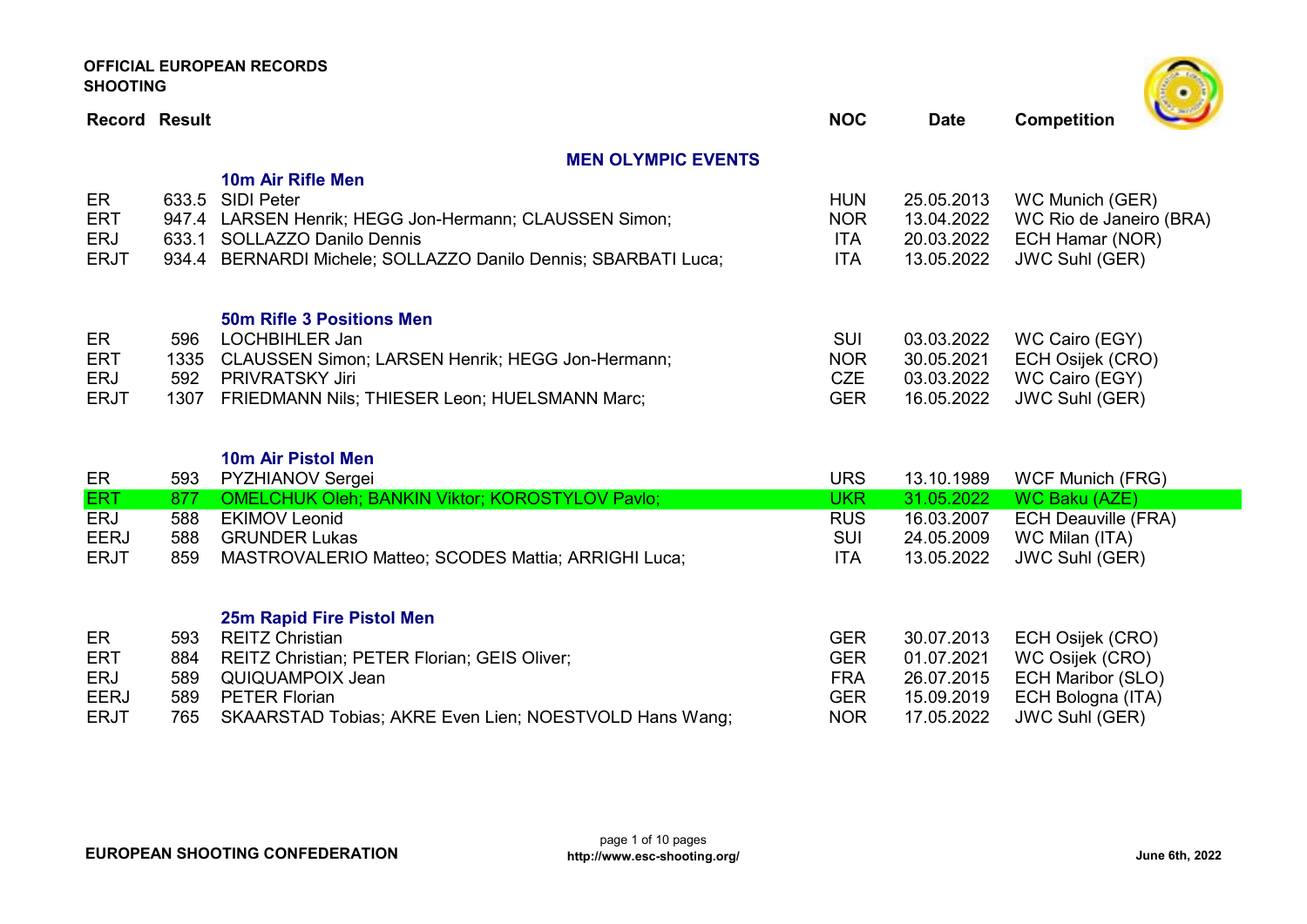

|             |            | <b>Trap Men</b>                                          |            |            | --                        |
|-------------|------------|----------------------------------------------------------|------------|------------|---------------------------|
| ER          | 125        | PELLIELO Giovanni                                        | <b>ITA</b> | 01.04.1994 | WC Nicosia (CYP)          |
| <b>EER</b>  | 125        | <b>TITTARELLI Marcello</b>                               | <b>ITA</b> | 11.06.1996 | WC Suhl (GER)             |
| <b>EER</b>  | 125        | <b>GURKIN Pavel</b>                                      | <b>RUS</b> | 10.08.2005 | WC Americana (BRA)        |
| EER         | 125        | <b>KOSTELECKY David</b>                                  | <b>CZE</b> | 05.10.2006 | WCF Granada (ESP)         |
| EER         | 125        | <b>FABBRIZI Massimo</b>                                  | <b>ITA</b> | 15.05.2009 | WC Munich (GER)           |
| <b>EER</b>  | 125        | <b>FABBRIZI Massimo</b>                                  | <b>ITA</b> | 06.09.2011 | <b>WCH Belgrade (SRB)</b> |
| <b>EER</b>  | 125        | PELLIELO Giovanni                                        | <b>ITA</b> | 18.04.2013 | WC AI Ain (UAE)           |
| <b>EER</b>  | 125        | <b>GLASNOVIC Josip</b>                                   | <b>CRO</b> | 09.04.2019 | WC AI Ain (UAE)           |
| EER         | 125        | <b>LIPTAK Jiri</b>                                       | <b>CZE</b> | 02.06.2021 | ECH Osijek (CRO)          |
| <b>ERT</b>  | 214        | FERNANDEZ Alberto; MARTINEZ TORRES Adria; MURCIA Manuel; | <b>ESP</b> | 31.03.2022 | WC Lima (PER)             |
| <b>EERT</b> | 214        | CERNOGORAZ Giovanni; GLASNOVIC Anton; GLASNOVIC Josip;   | <b>CRO</b> | 31.05.2022 | <b>WC Baku (AZE)</b>      |
| <b>EERT</b> | 214        | VARGA Erik; DROBNY Adrian; KOVACOCY Marian;              | <b>SVK</b> | 31.05.2022 | <b>WC Baku (AZE)</b>      |
| <b>ERJ</b>  | 124        | <b>VINOGRADOV IIya</b>                                   | <b>RUS</b> | 05.08.2011 | ECH Belgrade (SRB)        |
| <b>EERJ</b> | 124        | <b>DAMBROSI Matteo</b>                                   | <b>ITA</b> | 12.05.2022 | <b>JWC Suhl (GER)</b>     |
| <b>ERJT</b> | 203        | DAMBROSI Matteo; FAUSTINELLI Samuele; MIRABILE Riccardo; | <b>ITA</b> | 13.05.2022 | <b>JWC Suhl (GER)</b>     |
|             |            |                                                          |            |            |                           |
|             |            |                                                          |            |            |                           |
|             |            | <b>Skeet Men</b>                                         |            |            |                           |
| <b>ER</b>   | 125        | <b>LUCHINI Valerio</b>                                   | <b>ITA</b> | 09.07.2014 | WC Beijing (CHN)          |
| EER         | 125        | <b>ACHILLEOS Georgios</b>                                | <b>CYP</b> | 27.04.2015 | WC Larnaka (CYP)          |
| EER         | 125        | <b>TERRAS Anthony</b>                                    | <b>FRA</b> | 17.09.2015 | WCH Lonato (ITA)          |
| EER         | 125        | <b>CASSANDRO Tammaro</b>                                 | <b>ITA</b> | 10.06.2016 | WC San Marino (SMR)       |
| <b>EER</b>  | 125        | <b>BUCHHEIM Ralf</b>                                     | <b>GER</b> | 10.07.2016 | ECH Lonato (ITA)          |
| EER         | 125        | <b>FILIPPELLI Riccardo</b>                               | <b>ITA</b> | 10.07.2016 | ECH Lonato (ITA)          |
| EER         | 125        | <b>LODDE Luigi</b>                                       | <b>ITA</b> | 22.08.2019 | WC Lahti (FIN)            |
| EER         | 125        | <b>PETIT Emmanuel</b>                                    | <b>FRA</b> | 14.09.2019 | ECH Lonato (ITA)          |
| <b>EER</b>  | 125        | <b>CASSANDRO Tammaro</b>                                 | <b>ITA</b> | 10.05.2021 | WC Lonato (ITA)           |
| <b>EER</b>  | 125        | <b>LODDE Luigi</b>                                       | <b>ITA</b> | 27.04.2022 | WC Lonato (ITA)           |
| <b>ERT</b>  | 218        | CASSANDRO Tammaro; ROSSETTI Gabriele; SDRUCCIOLI Elia;   | <b>ITA</b> | 17.03.2022 | WC Nicosia (CYP)          |
| <b>EERT</b> | 218        | SABLONE Marco; CICCOTTI Cristian; SIMEONE Domenico;      | <b>ITA</b> | 05.04.2022 | WC Lima (PER)             |
| ERJ         | 124        | <b>CASSANDRO Tammaro</b>                                 | <b>ITA</b> | 07.08.2013 | ECH Suhl (GER)            |
| <b>EERJ</b> | 124<br>124 | <b>ROSSETTI Gabriele</b>                                 | <b>ITA</b> | 22.07.2015 | <b>ECH Maribor (SLO)</b>  |
| <b>EERJ</b> |            | <b>KALLIOINEN Eetu</b>                                   | <b>FIN</b> | 17.09.2015 | <b>WCH Lonato (ITA)</b>   |

ERJT 212 GALARDINI Andrea; COCO Marco; BERNARDINI Francesco; ITA 18.05.2022 JWC Suhl (GER)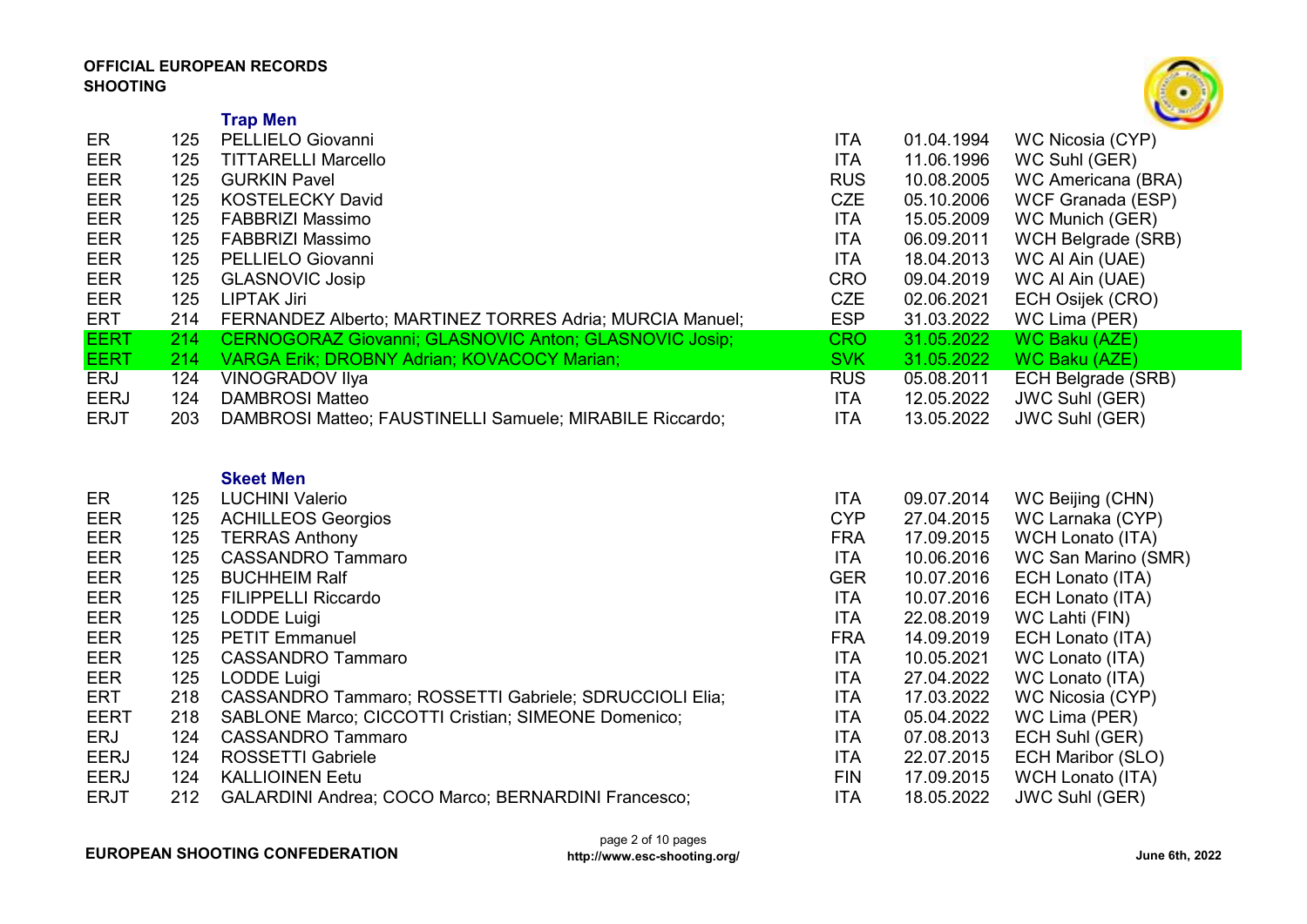## WOMEN OLYMPIC EVENTS



|                           |             | 10m Air Rifle Women                                                                      |                          |                          |                                                 |
|---------------------------|-------------|------------------------------------------------------------------------------------------|--------------------------|--------------------------|-------------------------------------------------|
| ER<br><b>ERT</b>          |             | 634.2 MULLER Oceanne<br>951.0 DUESTAD Jeanette Hegg; STENE Jenny; LOVSETH Mari Bardseng; | <b>FRA</b><br><b>NOR</b> | 25.03.2022<br>02.03.2022 | ECH Hamar (NOR)<br>WC Cairo (EGY)               |
| <b>ERJ</b><br><b>ERJT</b> |             | 634.2 MULLER Oceanne<br>943.4 BAJOS Gitta; TOTH Anna; NAGYBANYAI-NAGY Anna;              | <b>FRA</b><br><b>HUN</b> | 25.03.2022<br>22.03.2022 | ECH Hamar (NOR)<br>ECH Hamar (NOR)              |
|                           |             |                                                                                          |                          |                          |                                                 |
|                           |             | <b>50m Rifle 3 Positions Women</b>                                                       |                          |                          |                                                 |
| ER                        | 594         | <b>STENE Jenny</b>                                                                       | <b>NOR</b>               | 05.03.2022               | WC Cairo (EGY)                                  |
| <b>ERT</b><br><b>ERJ</b>  | 1328<br>590 | VUKASINOVIC Sanja; VUKOJEVIC Teodora; ARSOVIC Andrea;<br><b>JANSSEN Anna</b>             | <b>SRB</b><br><b>GER</b> | 31.05.2021<br>16.04.2022 | ECH Osijek (CRO)<br>WC Rio de Janeiro (BRA)     |
| <b>ERJT</b>               | 1320        | WEINDORF Larissa; STARK Nele; WEHREN Hannah;                                             | <b>GER</b>               | 16.05.2022               | <b>JWC Suhl (GER)</b>                           |
|                           |             |                                                                                          |                          |                          |                                                 |
|                           |             | <b>10m Air Pistol Women</b>                                                              |                          |                          |                                                 |
| ER<br><b>EER</b>          | 587<br>587  | <b>KORAKAKI Anna</b><br><b>KOSTEVYCH Olena</b>                                           | <b>GRE</b><br><b>UKR</b> | 12.05.2018<br>29.05.2019 | <b>WC Fort Benning (USA)</b><br>WC Munich (GER) |
| <b>ERT</b>                | 861         | TARHAN Sevval Ilayda; ASIK Elif Beyza; TOKMAK Seher;                                     | <b>TUR</b>               | 27.03.2022               | ECH Hamar (NOR)                                 |
| <b>ERJ</b>                | 580         | JEDRZEJEWSKI Camille                                                                     | <b>FRA</b>               | 29.09.2021               | WCH Lima (PER)                                  |
| <b>ERJT</b>               | 857         | PRODIASHVILI Salome; PRODIASHVILI Mariami; ABRAMISHVILI Mariam;                          | <b>GEO</b>               | 13.05.2022               | <b>JWC Suhl (GER)</b>                           |
|                           |             | <b>25m Pistol Women</b>                                                                  |                          |                          |                                                 |
| ER                        | 594         | <b>IORGOVA Diana</b>                                                                     | <b>BUL</b>               | 31.05.1994               | WC Milan (ITA)                                  |
| <b>ERT</b>                | 880         | VENNEKAMP Doreen; KARSCH Monika; REITZ Sandra;                                           | <b>GER</b>               | 16.04.2022               | WC Rio de Janeiro (BRA)                         |
| <b>ERJ</b>                | 593         | <b>SALUKVADZE Nino</b>                                                                   | <b>URS</b>               | 13.07.1989               | ECH Zagreb (YUG)                                |
| <b>ERJT</b>               | 872         | JEDRZEJEWSKI Camille; FOURRE Heloise; CANDEL Elisa;                                      | <b>FRA</b>               | 05.10.2021               | WCH Lima (PER)                                  |
|                           |             | <b>Trap Women</b>                                                                        |                          |                          |                                                 |
| ER                        | 125         | REHAK STEFECEKOVA Zuzana                                                                 | <b>SVK</b>               | 29.07.2021               | OG Tokyo (JPN                                   |
| <b>ERT</b>                | 201         | MAKELA-NUMMELA Satu; ANTIKAINEN Noora; VEROMAA Mopsi;                                    | <b>FIN</b>               | 31.05.2022               | <b>WC Baku (AZE)</b>                            |
| <b>ERJ</b>                | 121         | <b>PALMITESSA Maria Lucia</b>                                                            | <b>ITA</b>               | 03.09.2018               | WCH Changwon (KOR)                              |
| <b>ERJT</b>               | 209         | PATERA Marika; GORI Sofia; LITTAME Sofia;                                                | <b>ITA</b>               | 13.05.2022               | <b>JWC Suhl (GER)</b>                           |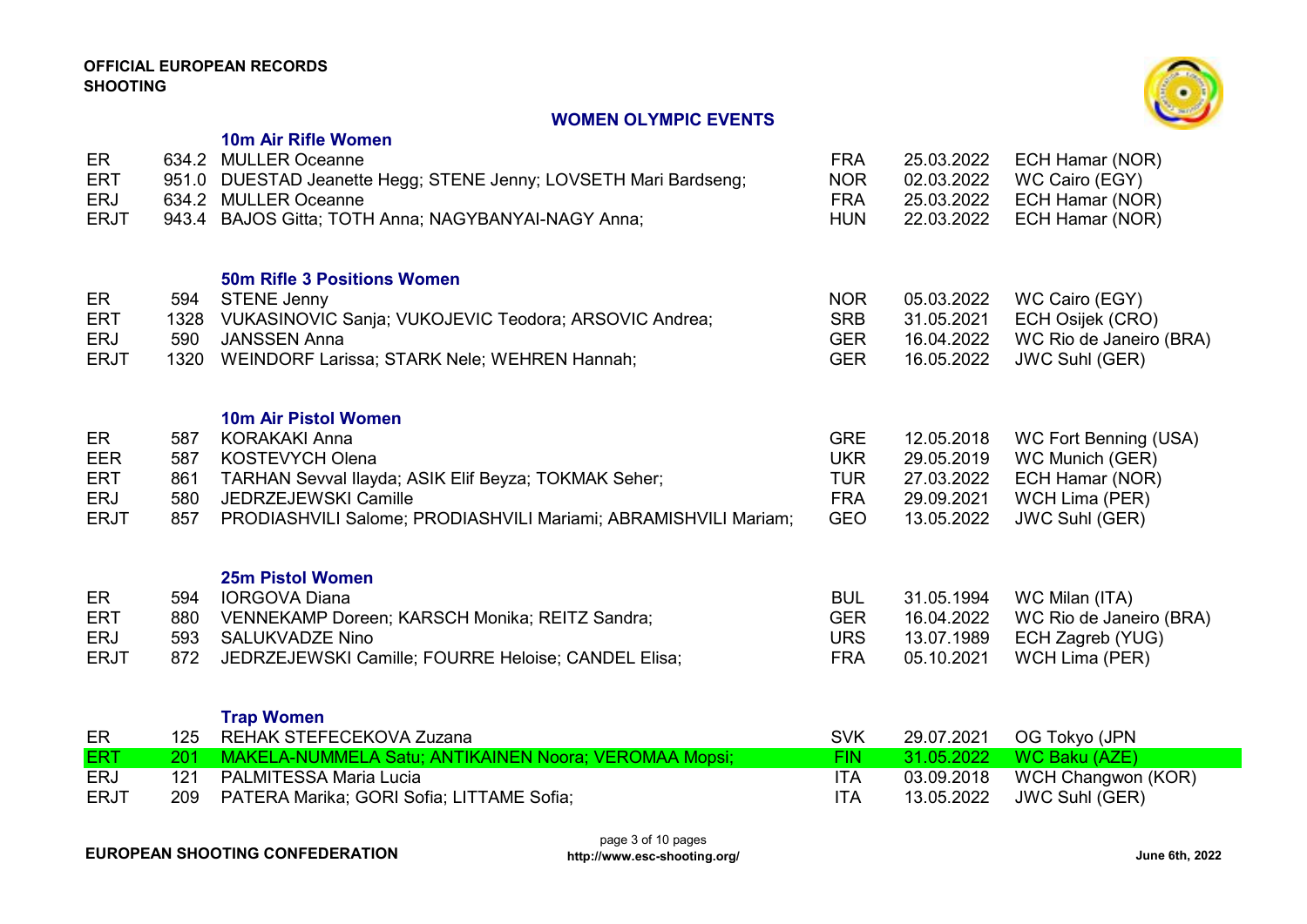

# Skeet Women

| ER          | 124  | <b>HILL Amber</b>                                     | <b>GBR</b> | 21.03.2021 | WC New Delhi (IND)               |
|-------------|------|-------------------------------------------------------|------------|------------|----------------------------------|
| ERT         | 215  | CAINERO Chiara; BACOSI Diana; BARTOLOMEI Martina;     | <b>ITA</b> | 17.03.2022 | WC Nicosia (CYP)                 |
| ERJ         | 118. | VAN DER VEEN Esmee                                    | <b>NED</b> |            | 09.08.2018 ECH Leobersdorf (AUT) |
| <b>EERJ</b> |      | 118 REICHERT Eva-Tamara                               | <b>GER</b> |            | 13.09.2019    ECH Lonato (ITA)   |
| <b>EERJ</b> |      | 118 KATZOURAKI Emmanouela                             | <b>GRE</b> | 10.05.2021 | WC Lonato (ITA)                  |
| <b>EERJ</b> |      | 118 KATZOURAKI Emmanouela                             | <b>GRE</b> | 25.06.2021 | WC Osijek (CRO)                  |
| <b>ERJT</b> | 201  | HOCKOVA Miroslava; SUPEKOVA Adela; ZAJICKOVA Adriana; | <b>SVK</b> | 18.05.2022 | JWC Suhl (GER)                   |

### OLYMPIC MIXED TEAM EVENTS

| ERT         | 633.9                                                                                                          | <b>10m Air Rifle Mixed Team</b><br>DENES Eszter; PENI Istvan; | <b>HUN</b> | 22.03.2021 | WC New Delhi (IND)      |
|-------------|----------------------------------------------------------------------------------------------------------------|---------------------------------------------------------------|------------|------------|-------------------------|
| <b>ERJT</b> |                                                                                                                | 631.4 CECCARELLO Sofia; SOLLAZZO Danilo Dennis;               | <b>ITA</b> | 21.03.2022 | ECH Hamar (NOR)         |
|             |                                                                                                                | 10m Air Pistol Mixed Team                                     |            |            |                         |
| <b>ERT</b>  | 586                                                                                                            | BATSARASHKINA Vitalina; CHERNOUSOV Artem;                     | <b>RUS</b> | 26.06.2021 | WC Osijek (CRO)         |
| <b>ERJT</b> | 578                                                                                                            | FAIT Alessandra; MASTROVALERIO Matteo;                        | <b>ITA</b> | 21.03.2022 | ECH Hamar (NOR)         |
|             |                                                                                                                | <b>Skeet Mixed Team</b>                                       |            |            |                         |
| <b>ERT</b>  | 147                                                                                                            | BACOSI Diana; ROSSETTI Gabriele;                              | <b>ITA</b> | 07.07.2019 | <b>WCH Lonato (ITA)</b> |
| <b>EERT</b> | 147                                                                                                            | BATYRSHINA Zilia; TEPLYY Nikolay;                             | <b>RUS</b> | 16.09.2019 | ECH Lonato (ITA)        |
| <b>ERJT</b> | 144                                                                                                            | <b>BONGINI Sara; GHILLI Cristian;</b>                         | <b>ITA</b> | 02.10.2021 | WCH Lima (PER)          |
|             |                                                                                                                | <b>NON-OLYMPIC MIXED TEAM EVENTS</b>                          |            |            |                         |
|             |                                                                                                                | <b>300m Rifle Mixed Team</b>                                  |            |            |                         |
| ERT         | 387                                                                                                            | <b>AHLIN Elin; OLSSON Karl;</b>                               | <b>SWE</b> | 23.09.2019 | ECH Tolmezzo (ITA)      |
| <b>ERT</b>  | 387                                                                                                            | <b>GUIGNARD SCHNYDER Silvia; LOCHBIHLER Jan;</b>              | SUI        | 23.09.2019 | ECH Tolmezzo (ITA)      |
|             |                                                                                                                | <b>50m Rifle Prone Mixed Team</b>                             |            |            |                         |
| ERT         |                                                                                                                | European Record Team not established yet                      |            |            |                         |
| <b>ERJT</b> | 617.7                                                                                                          | <b>WEINDORF Larissa; BRAUN Max;</b>                           | <b>GER</b> | 05.10.2021 | WCH Lima (PER)          |
|             |                                                                                                                | <b>50m Rifle 3 Positions Mixed Team</b>                       |            |            |                         |
| <b>ERT</b>  | 889                                                                                                            | <b>WAIBEL Sheileen; RUMPLER Gernot;</b>                       | AUT        | 31.05.2021 | ECH Osijek (CRO)        |
| <b>EERT</b> | 889                                                                                                            | DUESTAD Jeanette Hegg; HEGG Jon-Hermann;                      | <b>NOR</b> | 17.04.2022 | WC Rio de Janeiro (BRA) |
| <b>ERTJ</b> | 884                                                                                                            | <b>WEINDORF Larissa; FRIEDMANN Nils;</b>                      | <b>GER</b> | 17.05.2022 | <b>JWC Suhl (GER)</b>   |
|             | page 4 of 10 pages<br><b>EUROPEAN SHOOTING CONFEDERATION</b><br>June 6th, 2022<br>http://www.esc-shooting.org/ |                                                               |            |            |                         |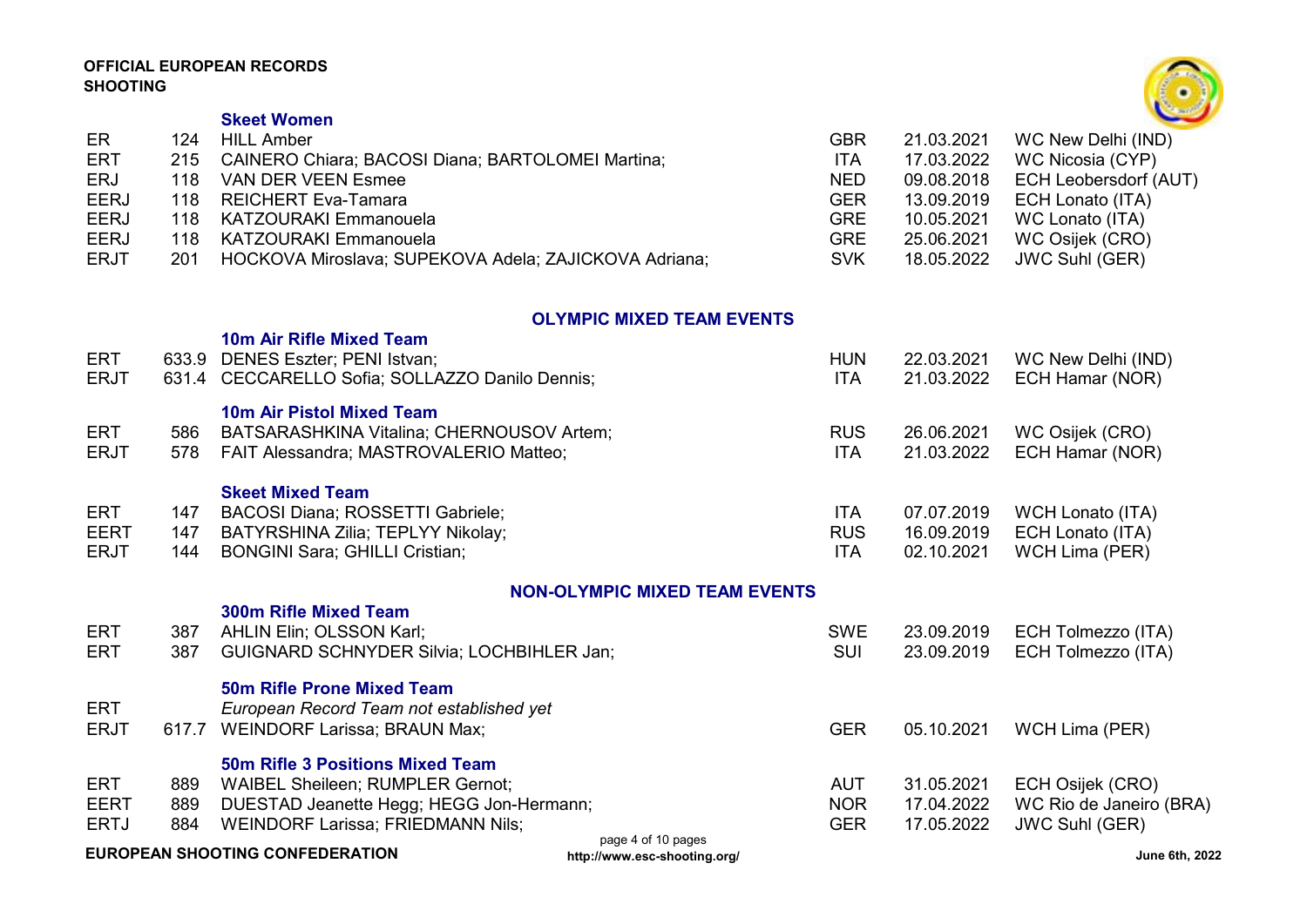

| ERT<br><b>ERJT</b>        | 574<br>509 | <b>25m Rapid Fire Mixed Team</b><br>MEDVEDEVA Svetlana; EKIMOV Leonid;<br><b>TORGERSEN Ane Bjorkas; SKAARSTAD Tobias;</b>        | <b>RUS</b><br><b>NOR</b> | 30.06.2021<br>18.05.2022 | WC Osijek (CRO)<br>JWC Suhl (GER)                          |
|---------------------------|------------|----------------------------------------------------------------------------------------------------------------------------------|--------------------------|--------------------------|------------------------------------------------------------|
| ERT<br><b>ERJT</b>        | 574<br>568 | 25m Standard Pistol Mixed Team<br>KARSCH Monika; REITZ Christian;<br><b>SEEGER Vanessa; PETER Florian;</b>                       | <b>GER</b><br><b>GER</b> | 22.09.2019<br>17.09.2019 | ECH Bologna (ITA)<br>ECH Bologna (ITA)                     |
| <b>ERT</b><br><b>ERJT</b> | 370<br>346 | <b>50m Pistol Mixed Team</b><br>KOSTEVYCH Olena; OMELCHUK Oleh;<br>KOLODA Nadezhda; CHILIKOV Andrei;                             | <b>UKR</b><br><b>RUS</b> | 24.06.2019<br>18.09.2019 | EUG Minsk (BLR)<br>ECH Bologna (ITA)                       |
| <b>ERT</b><br><b>ERJT</b> | 385        | 10m Running Target Mixed Team<br>HEIKKILAE Ida Julianna; HEIKKILA Tomi-Pekka;<br>European Record Junior Team not established yet | <b>FIN</b>               | 26.02.2020               | ECH Wroclaw (POL)                                          |
| <b>ERT</b><br><b>ERJT</b> | 386<br>389 | <b>50m Running Target Mixed Mixed Team</b><br>STEPANOVA Olga; STEPANOV Maxim;<br>HILEVYCH Kristina; DANILENKO Danylo;            | <b>RUS</b><br><b>UKR</b> | 12.07.2019<br>12.07.2019 | <b>ECH Gyenesdias (HUN)</b><br><b>ECH Gyenesdias (HUN)</b> |
| ERT<br><b>ERJT</b>        | 149<br>145 | <b>Trap Mixed Team</b><br><b>SARITURK Safiye; TUNCER N. Tolga;</b><br>LITTAME Sofia; FAUSTINELLI Samuele;                        | <b>TUR</b><br><b>ITA</b> | 20.03.2019<br>07.10.2021 | WC Acapulco (MEX)<br>WCH Lima (PER)                        |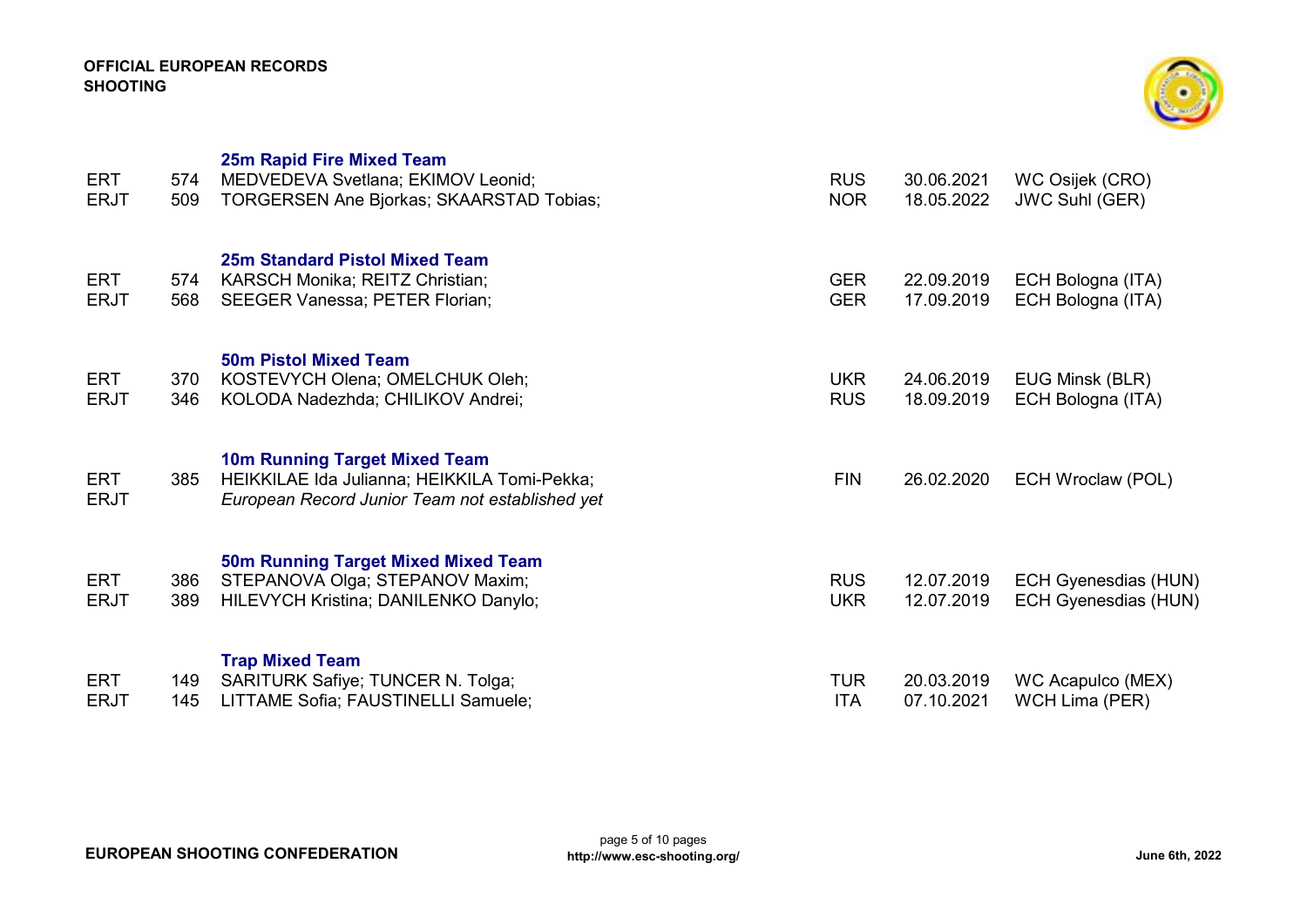# MEN NON-OLYMPIC EVENTS



| ER<br><b>ERT</b><br><b>ERJ</b><br><b>ERJT</b>                                                                                                  |                                                                            | <b>50m Rifle Prone Men</b><br>633.0 KAMENSKIY Sergey<br>1878.3 MAJKA Marcin; BARTNIK Tomasz; ROMANCZYK Daniel;<br>629.3 KAULICH Christoph<br>1865.6 THUM Andreas; WADLEGGER Stefan; DIEM Patrick;                                                                                                                              | <b>RUS</b><br><b>POL</b><br><b>GER</b><br><b>AUT</b>                                                                                                   | 21.07.2015<br>16.09.2019<br>16.09.2014<br>24.06.2017                                                                                                   | <b>ECH Maribor (SLO)</b><br>ECH Bologna (ITA)<br>WCH Granada (ESP)<br>WCH Suhl (GER)                                                                                                                                                                                    |
|------------------------------------------------------------------------------------------------------------------------------------------------|----------------------------------------------------------------------------|--------------------------------------------------------------------------------------------------------------------------------------------------------------------------------------------------------------------------------------------------------------------------------------------------------------------------------|--------------------------------------------------------------------------------------------------------------------------------------------------------|--------------------------------------------------------------------------------------------------------------------------------------------------------|-------------------------------------------------------------------------------------------------------------------------------------------------------------------------------------------------------------------------------------------------------------------------|
| ER<br><b>ERT</b>                                                                                                                               | 1190<br>1326                                                               | <b>300m Rifle 3 Positions Men</b><br><b>D'HALLUIN Michael</b><br>PICKL Bernhard; RUMPLER Gernot; THUM Andreas;                                                                                                                                                                                                                 | <b>FRA</b><br><b>AUT</b>                                                                                                                               | 25.09.2019<br>04.06.2021                                                                                                                               | ECH Tolmezzo (ITA)<br>ECH Osijek (CRO)                                                                                                                                                                                                                                  |
| ER<br><b>EER</b><br><b>EER</b><br><b>EER</b><br><b>EER</b><br><b>EER</b><br><b>EER</b><br><b>EER</b><br><b>EER</b><br><b>EER</b><br><b>ERT</b> | 600<br>600<br>600<br>600<br>600<br>600<br>600<br>600<br>600<br>600<br>1796 | <b>300m Rifle Prone Men</b><br><b>STENVAAG Harald</b><br><b>RUECKER Bernd</b><br><b>BERG Vebjoern</b><br><b>HENRY Josselin</b><br><b>OPELKA Lubos</b><br><b>GRAFF Cyril</b><br><b>RASER Stefan</b><br><b>MORENO FLORES Remi</b><br><b>OLSSON Karl</b><br><b>RUMPLER Gernot</b><br>OLSSON Karl; SANDBERG Per; GUSTAFSSON Johan; | <b>NOR</b><br><b>GER</b><br><b>NOR</b><br><b>FRA</b><br><b>CZE</b><br><b>FRA</b><br><b>AUT</b><br><b>FRA</b><br><b>SWE</b><br><b>AUT</b><br><b>SWE</b> | 15.08.1990<br>31.07.1994<br>05.08.2010<br>05.08.2010<br>01.10.2010<br>27.09.2013<br>27.07.2015<br>23.09.2019<br>23.09.2019<br>02.06.2021<br>23.09.2019 | <b>WCH Moscow (URS)</b><br>WCH Tolmezzo (ITA)<br><b>WCH Munich (GER)</b><br><b>WCH Munich (GER)</b><br>ECF Plzen (CZE)<br>ECF St. J. de Marsacq (FRA)<br><b>ECH Maribor (SLO)</b><br>ECH Tolmezzo (ITA)<br>ECH Tolmezzo (ITA)<br>ECH Osijek (CRO)<br>ECH Tolmezzo (ITA) |
| ER<br><b>EER</b><br><b>ERT</b>                                                                                                                 | 591<br>591                                                                 | <b>300m Standard Rifle Men</b><br><b>PICKL Bernhard</b><br><b>BARTNIK Tomasz</b><br>1765 WEAR Hans Kristian; LUND Kim Andre; CLAUSSEN Simon;                                                                                                                                                                                   | <b>AUT</b><br>POL<br><b>NOR</b>                                                                                                                        | 25.09.2019<br>24.09.2021<br>24.09.2019                                                                                                                 | ECH Tolmezzo (ITA)<br><b>ECF Winterthur (SUI)</b><br>ECH Tolmezzo (ITA)                                                                                                                                                                                                 |
| ER<br><b>ERT</b>                                                                                                                               | 595<br>1762                                                                | <b>25m Center Fire Pistol Men</b><br><b>REITZ Christian</b><br>PYZHIANOV Sergei; IGNATIUK Miroslav; KUZMIN Afanasij;<br>page 6 of 10 pages                                                                                                                                                                                     | <b>GER</b><br><b>URS</b>                                                                                                                               | 31.07.2015<br>15.08.1990                                                                                                                               | <b>ECH Maribor (SLO)</b><br><b>WCH Moscow (URS)</b>                                                                                                                                                                                                                     |

EUROPEAN SHOOTING CONFEDERATION

http://www.esc-shooting.org/ and the context of the context of the context of the context of the context of the context of the context of the context of the context of the context of the context of the context of the conte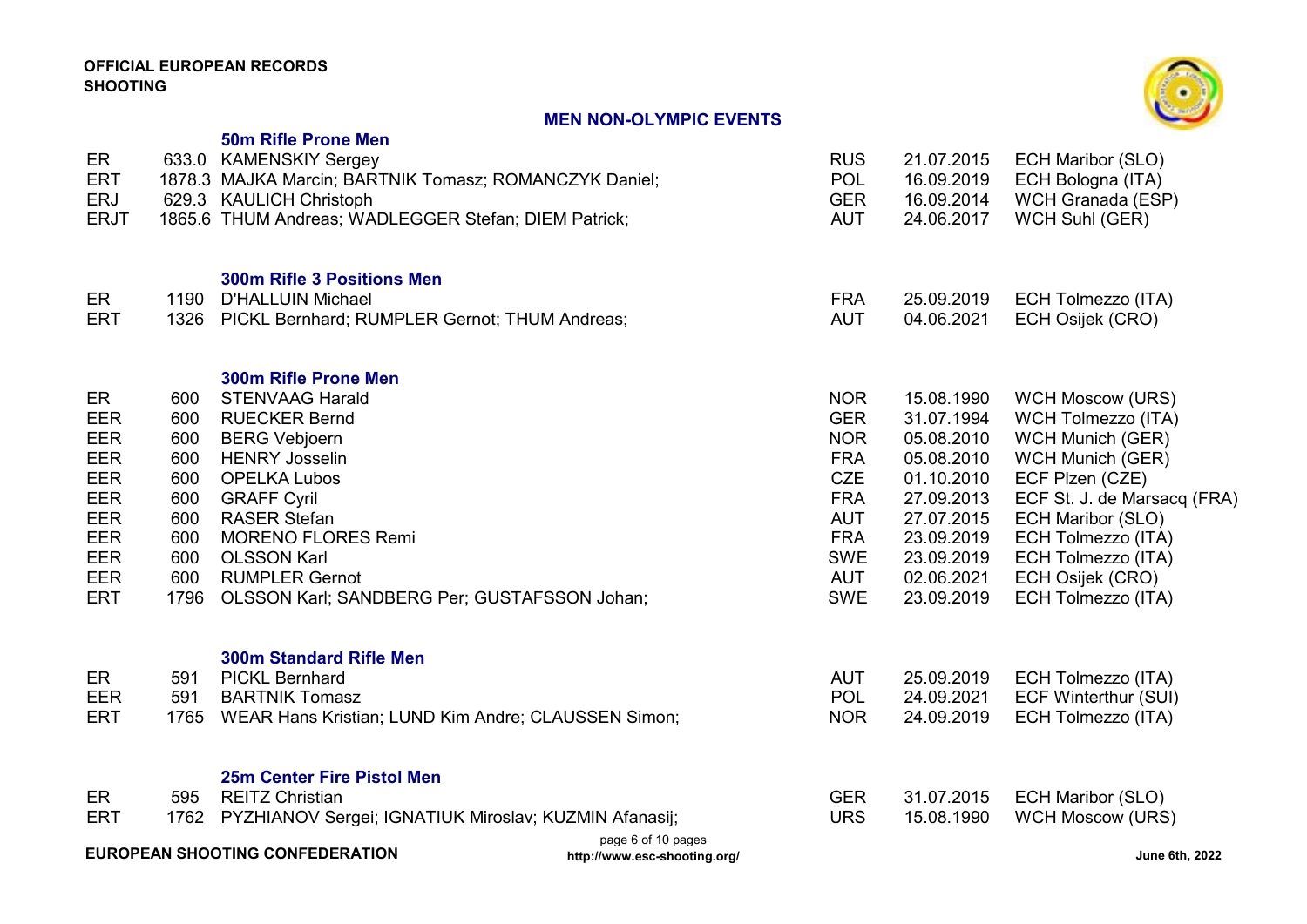

25m Standard Pistol Men

| ER<br><b>EER</b><br>EER<br>EER                  | 583<br>583<br>583<br>583    | <b>SKANAKER Ragnar</b><br><b>TURLA Vladas</b><br><b>NESTRUEV Mikhail</b><br>POLIAKOV Sergei                                                                                                  | <b>SWE</b><br><b>URS</b><br><b>RUS</b><br><b>RUS</b> | 04.10.1978<br>20.10.1982<br>23.07.2003<br>23.07.2003 | <b>WCH Seoul (KOR)</b><br><b>WCH Caracas (VEN)</b><br>ECH Plzen (CZE)<br>ECH Plzen (CZE) |
|-------------------------------------------------|-----------------------------|----------------------------------------------------------------------------------------------------------------------------------------------------------------------------------------------|------------------------------------------------------|------------------------------------------------------|------------------------------------------------------------------------------------------|
| <b>ERT</b><br><b>EERT</b><br>ERJ<br><b>ERJT</b> | 1725<br>1725<br>581<br>1696 | KUZMIN Afanasij; TURLA Vladas; MELENTIEV Alexsander;<br>KUZMIN Afanasij; BASINSKI Igor; PYZHIANOV Sergei;<br><b>KOROSTYLOV Pavlo</b><br>BABIKOV Sergey; KHVATSAVAS Aleh; MARTIROSIAN Sergei; | <b>URS</b><br><b>URS</b><br><b>UKR</b><br><b>URS</b> | 10.09.1985<br>08.09.1986<br>30.07.2017<br>10.09.1985 | ECH Osijek (YUG)<br>WCH Suhl (GDR)<br>ECH Baku (AZE)<br>ECH Osijek (YUG)                 |
| ERJ                                             | 590                         | 25m Pistol Men Junior<br><b>KOROSTYLOV Pavlo</b>                                                                                                                                             | <b>UKR</b>                                           | 31.07.2013                                           | ECH Osijek (CRO)                                                                         |
| <b>EERJ</b>                                     | 590                         | <b>PETROV Alexander</b>                                                                                                                                                                      | <b>RUS</b>                                           | 14.06.2016                                           | ECH Tallinn (EST)                                                                        |
| <b>EERJ</b><br><b>ERJT</b>                      | 590<br>1745                 | <b>KOROSTYLOV Pavlo</b>                                                                                                                                                                      | <b>UKR</b><br><b>RUS</b>                             | 27.06.2017<br>04.09.1994                             | WCH Suhl (GER)                                                                           |
|                                                 |                             | ONIPKO Igor; KLIMOV Alexei; FEDORINOV Alexander;                                                                                                                                             |                                                      |                                                      | ECH Wroclaw (POL)                                                                        |
| ER                                              | 581                         | <b>50m Pistol Men</b><br><b>MELENTIEV Alexsander</b>                                                                                                                                         | <b>URS</b>                                           | 20.07.1980                                           | OG Moscow (URS)                                                                          |
| <b>ERT</b>                                      | 1719                        | STAN Liviu; BABII Sorin; ILIE Petru;                                                                                                                                                         | <b>ROM</b>                                           | 07.09.1985                                           | ECH Osijek (YUG)                                                                         |
| ERJ                                             | 577                         | <b>KOPRINKOV Spas</b>                                                                                                                                                                        | <b>BUL</b>                                           | 09.08.1990                                           | <b>WCH Moscow (URS)</b>                                                                  |
| <b>ERJT</b>                                     | 1666                        | IVANOV Ivan; SIMEONOV Simeon; GEORGIEV Spas;                                                                                                                                                 | <b>BUL</b>                                           | 04.08.1988                                           | ECH Joensuu (FIN)                                                                        |
|                                                 |                             | <b>Double Trap Men</b>                                                                                                                                                                       |                                                      |                                                      |                                                                                          |
| ER<br><b>ERT</b>                                | 148<br>424                  | <b>KNEALE Tim</b><br>INNOCENTI Marco; BERNASCONI Emanuele; GASPARINI Davide;                                                                                                                 | <b>GBR</b><br><b>ITA</b>                             | 09.06.2014<br>03.08.2013                             | WC Munich (GER)<br>ECH Suhl (GER)                                                        |
| <b>EERT</b>                                     | 424                         | BARILLA Antonino; DI SPIGNO Daniele; GASPARINI Davide;                                                                                                                                       | <b>ITA</b>                                           | 14.09.2014                                           | WCH Granada (ESP)                                                                        |
| <b>ERJ</b>                                      | 142                         | <b>GALESSO Andrea</b>                                                                                                                                                                        | <b>ITA</b>                                           | 01.05.2016                                           | <b>JWC Suhl (GER)</b>                                                                    |
| <b>ERJT</b>                                     | 410                         | SLEPUSHKIN Anton; ZAGUMENNOV Roman; FOKEEV Kirill;                                                                                                                                           | <b>RUS</b>                                           | 03.08.2013                                           | ECH Suhl (GER)                                                                           |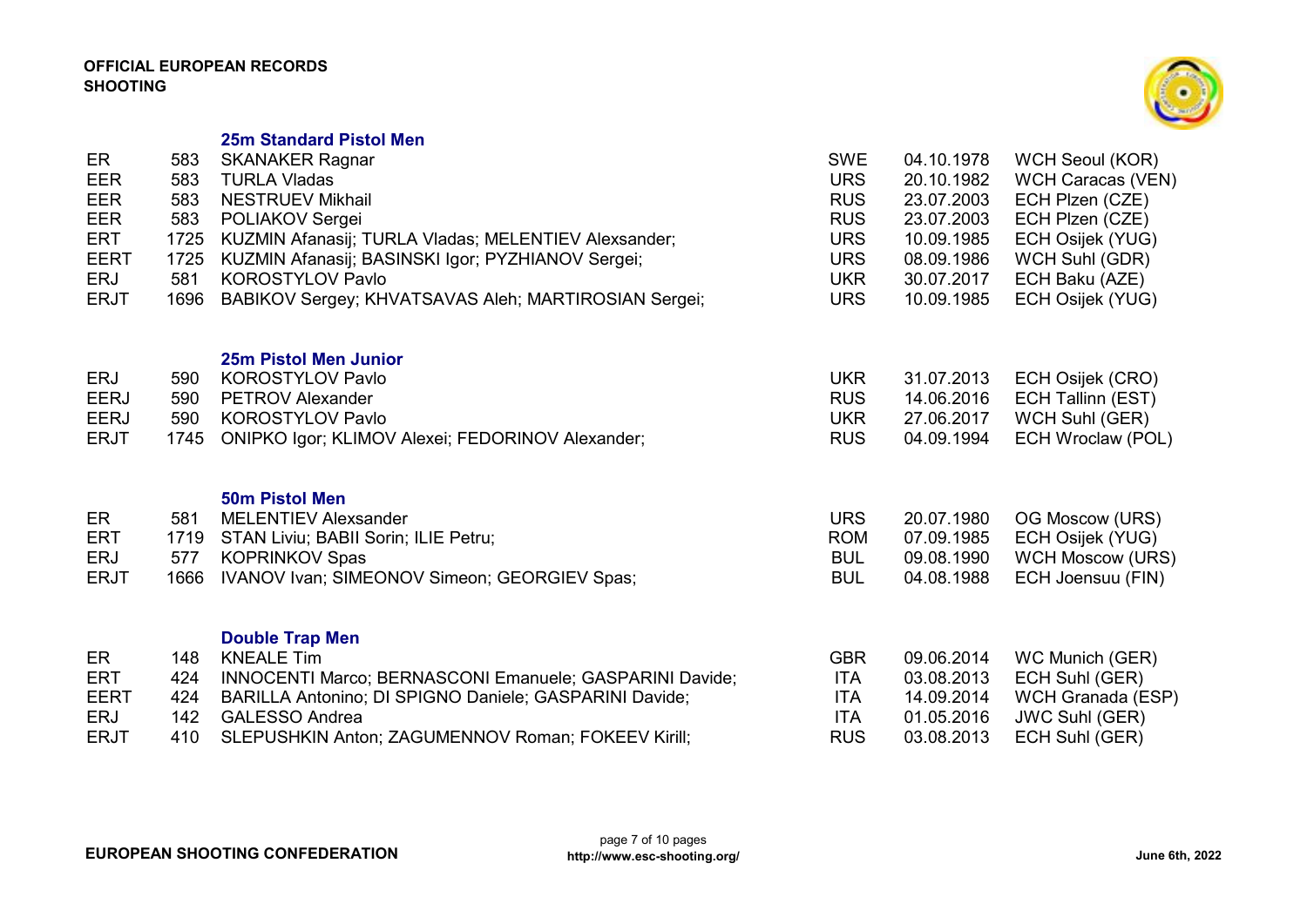10m Running Target Men

| ER.         | 590 KURZER Manfred                                                   | <b>GER</b> | 18.08.2004 | OG Athens (GRE)              |
|-------------|----------------------------------------------------------------------|------------|------------|------------------------------|
| <b>ERT</b>  | 1739 SHCHEPOTKIN Vladislav; PRIANISHNIKOV Vladislav; STEPANOV Maxim; | <b>RUS</b> |            |                              |
| <b>ERJ</b>  | 586 BLINOV Alexander                                                 | <b>RUS</b> | 15.05.2001 | WC Seoul (KOR)               |
| <b>ERJT</b> | 1708 SUORANTA Jani; KINISJARVI Mika; LAHDEKORPI Heikki;              | FIN.       |            | 05.03.2014    ECH Moscow (RU |

## 10m Running Target Mixed Men

| ER          | 393 | PRIANISHNIKOV Vladislav                                | <b>UKR</b> |            | 26.02.2008 ECH Winterthur (SUI)   |
|-------------|-----|--------------------------------------------------------|------------|------------|-----------------------------------|
| EER         |     | 393 NYBERG Jesper                                      | <b>SWE</b> |            | 27.02.2020 ECH Wroclaw (POL)      |
| ERT         |     | 1158 BLINOV Alexander; LYKIN Dimitri; ERMOLENKO Juri;  | <b>RUS</b> |            | 22.03.2002 ECH Thessaloniki (GRE) |
| ERJ         |     | 386 ROMANOV Dmitry                                     | <b>RUS</b> | 31.07.2006 | WCH Zagreb (CRO)                  |
| <b>EERJ</b> |     | 386 AZARENKO Mikhail                                   | <b>RUS</b> |            | 05.03.2011 ECH Brescia (ITA)      |
| <b>ERJT</b> |     | 1138 ZINENKO Alexander; SAVKIN Ivan; GILCHENKO Andrey; | <b>UKR</b> |            | 31.03.1996 ECH Budapest (HUN)     |

# 50m Running Target Men

| ECH Lahti (FIN)<br>25.07.1987      |
|------------------------------------|
| WCH Vierumaeki (FIN)<br>29.08.2009 |
| 07.07.1989 ECH Zagreb (YUG)        |
| WCH Moscow (URS)<br>12.08.1990     |
|                                    |
|                                    |

# 50m Running Target Mixed Men

| ER.         | 398 RACANSKY Lubos                                 | CZE        | 04.08.1994 WCH Milan (ITA)     |
|-------------|----------------------------------------------------|------------|--------------------------------|
| <b>ERT</b>  | 1181 JANUS Miroslav; RACANSKY Lubos; KERMIET Jan;  | <b>CZE</b> | 04.08.1994 WCH Milan (ITA)     |
| <b>ERJ</b>  | 397 JAKOSITS Michael                               | FRG.       | 07.09.1990    ECH Zenica (YUG) |
| <b>ERJT</b> | 1167 HASSE Ingo; KURZER Manfred; KLEEBAUER Tobias; | GDR        | 07.09.1990    ECH Zenica (YUG) |



RUS 10.03.2017 ECH Maribor (SLO)<br>RUS 15.05.2001 WC Seoul (KOR) RUS 15.05.2001 WC Seoul (KOR)<br>FIN 05.03.2014 ECH Moscow (RUS)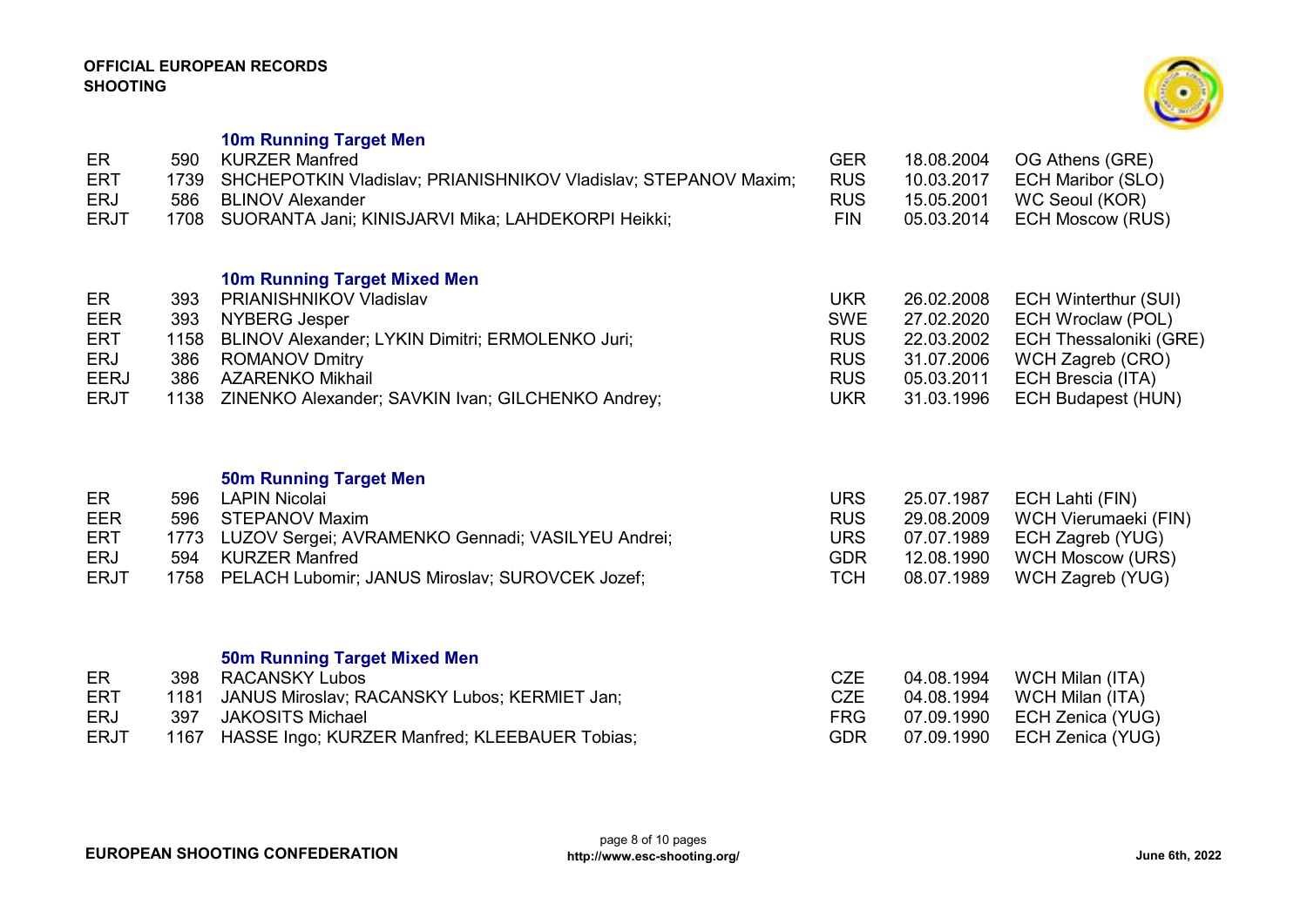## WOMEN NON-OLYMPIC EVENTS



|                           |             | UMEN NUN-ULTMI 10 LVLNTU                                                                                    |                          |                          |                                                |
|---------------------------|-------------|-------------------------------------------------------------------------------------------------------------|--------------------------|--------------------------|------------------------------------------------|
| ER<br><b>ERT</b>          |             | <b>50m Rifle Prone Women</b><br>628.5 GAUSS Beate<br>1871.6 ZYKOVA Yulia; IVANOVA Maria; KHOROSHEVA Polina; | <b>GER</b><br><b>RUS</b> | 14.09.2014<br>16.09.2019 | WCH Granada (ESP)<br>ECH Bologna (ITA)         |
| <b>ERJ</b><br><b>ERJT</b> |             | 627.9 DUESTAD Jeanette Hegg<br>1865.5 DUESTAD Jeanette Hegg; STETTE Karina; ENGEVIK Tonje;                  | <b>NOR</b><br><b>NOR</b> | 14.07.2019<br>14.07.2019 | <b>JWC Suhl (GER)</b><br><b>JWC Suhl (GER)</b> |
|                           |             | <b>300m Rifle 3 Positions Women</b>                                                                         |                          |                          |                                                |
| ER<br><b>ERT</b>          | 1181        | <b>BEER Jolyn</b><br>3518 BEER Jolyn; MUELLER Lisa; ROESKEN Eva;                                            | <b>GER</b><br><b>GER</b> | 26.09.2019<br>26.09.2019 | ECH Tolmezzo (ITA)<br>ECH Tolmezzo (ITA)       |
|                           | 599         | 300m Rifle Prone Women<br><b>JAKOBSEN Charlotte</b>                                                         | <b>DEN</b>               | 21.07.2009               |                                                |
| ER<br><b>EER</b>          | 599         | <b>BUCHER Bettina</b>                                                                                       | SUI                      | 09.08.2010               | ECH Osijek (CRO)<br><b>WCH Munich (GER)</b>    |
| <b>EER</b><br><b>EER</b>  | 599<br>599  | <b>HOULMONT Catherine</b><br><b>MUELLER Lisa</b>                                                            | <b>FRA</b><br><b>GER</b> | 14.09.2012<br>25.09.2015 | ECF Zagreb (CRO)<br>ECF Zagreb (CRO)           |
| <b>EER</b>                | 599         | <b>JAKOBSEN Charlotte</b>                                                                                   | <b>DEN</b>               | 23.09.2019               | ECH Tolmezzo (ITA)                             |
| EER<br><b>ERT</b>         | 599<br>1787 | <b>MCINTOSH Seonaid</b><br>HOULMONT Catherine; GOBERVILLE Olivia; CHUARD Christine;                         | <b>GBR</b><br><b>FRA</b> | 24.09.2019<br>09.08.2010 | ECH Tolmezzo (ITA)<br><b>WCH Munich (GER)</b>  |
|                           |             | <b>25m Standard Pistol Women</b>                                                                            |                          |                          |                                                |
| ER<br><b>ER</b>           | 567<br>567  | <b>MAJOR Veronika</b><br><b>STEINER Sylvia</b>                                                              | <b>HUN</b><br><b>AUT</b> | 30.05.2021<br>30.05.2021 | ECH Osijek (CRO)<br>ECH Osijek (CRO)           |
| <b>ERT</b>                |             | European Record not established yet                                                                         |                          |                          |                                                |
| <b>ERJ</b><br><b>ERJT</b> | 557<br>1645 | <b>PIOCH Annabelle</b><br>PIOCH Annabelle; JEDRZEJEWSKI Camille; NICOLAS Kateline;                          | <b>FRA</b><br><b>FRA</b> | 13.07.2019<br>13.07.2019 | <b>JWC Suhl (GER)</b><br><b>JWC Suhl (GER)</b> |
|                           |             |                                                                                                             |                          |                          |                                                |
| ER                        | 131         | <b>Double Trap Women</b><br><b>DE LUCA Claudia</b>                                                          | <b>ITA</b>               | 06.08.2018               | ECH Leobersdorf (AUT)                          |
| <b>ERT</b>                |             | European Record not established yet                                                                         |                          |                          |                                                |
| <b>ERJ</b><br><b>ERJT</b> | 107         | <b>SOKHA Valeriya</b><br>European Record not established yet                                                | <b>ITA</b>               | 06.08.2018               | ECH Leobersdorf (AUT)                          |

EUROPEAN SHOOTING CONFEDERATION

page 9 of 10 pages http://www.esc-shooting.org/ June 6th, 2022